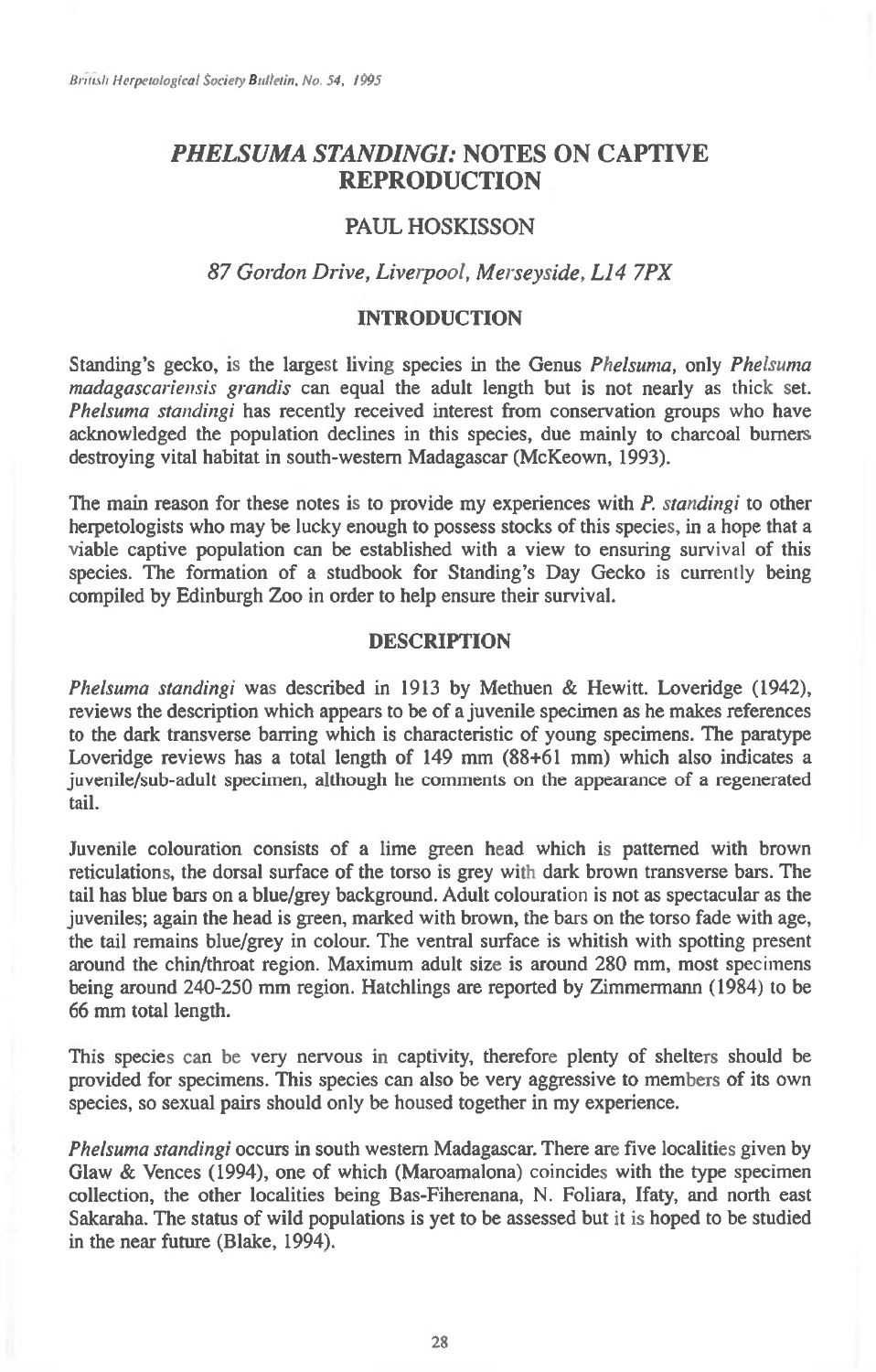### HOUSING

Adult pairs of this taxon are housed in 100 H  $\times$  50 L  $\times$  50 W glass fronted wooden vivaria. They are provided with access to Tru-Lite, full spectrum bulbs at all times and are maintained at temperatures of around  $30^{\circ}$ C as a daytime high temperature dropping to 20°C at night.

#### SEX DETERMINATION

*P. standingi* has in some cases proved to be a problematic taxon to sex, both gender showing varying degrees of secondary sexual characteristics.

Endolymphatic (chalk) sacs of females which in many *Phelsuma spp* provide a fairly good indication of the sex of an individual, are in *P. standingi,* obscured by the large jowls. Femoral pores, probably the best secondary sexual characteristic for assigning an individual to a sexual group in most species of Day Gecko are very variable in this taxon, varying from present to completely absent and any degree between these two extremes. Yellowing around the cloacal region is a very good indicative feature, present in males of many of the larger *Phelsuma* species, again may be present or absent in P. *standingi.*  Hemipenal bulges present in males are also a good indicator of sex, although this characteristic may be obscured if a specimen is particularly well fed.

As can be seen from the above notes *P. standingi* can be difficult to assign to a sexual group, this is especially so with juveniles, although with some experience the task becomes easier.

### COPULATORY BEHAVIOUR

The observation of copulatory behaviour in this taxon is difficult to observe due to their nervous disposition. **I** have observed mating behaviour on two occasions, and a summary is provided below.

Copulation in this **species, in my observations, is** initiated **by the male, by his movement towards the female. The approach by the male is** slow **and deliberate. As he nears the female his movements become jerky and side to side head movement occurs. If the female is** receptive this side to side head movement is mirrored by her after which she will remain motionless. The male then moves close enough to lick her flanks and tastes her cloaca. The male then aligns himself alongside her and her neck is gripped. The grip lasts until **copulation has ceased. The matings observed by myself lasted up to eighteen minutes.** 

#### STIMULUS

The stimulus for breeding in *P. standingi* appears to be a cooling period; this usually lasts around three months in my vivaria. This cooling period consists of a day time high (DTH) temperature of 25°C (usually lower) and a night time low (NTL) temperature at 15°C. These temperatures **may seem a little extreme but in my experience copulation does not occur at significantly higher temperatures. McKeown (1993) states that night time drops in temperature are the main stimulus for breeding in this species. More extensive work needs to be carried out to provide conclusive evidence that the night time drop is the stimulus, as in the past reproduction in this species has been rather "hit and miss".**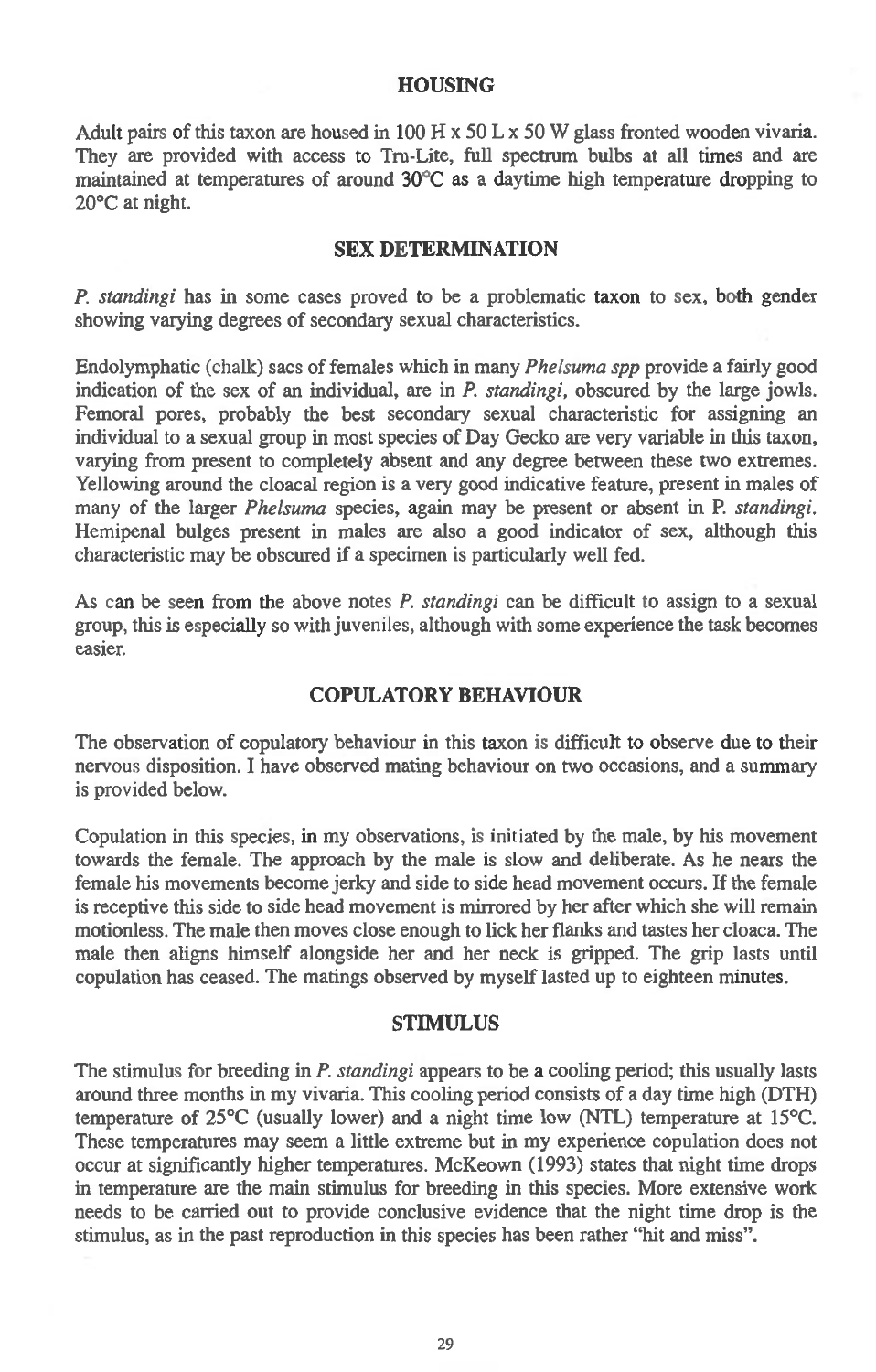

**Plate 1.** Typical clutch of eggs laid as a pair. Note egg with indentation, which hatched perfectly well. 18 mm diameter. No additional moisture is required during incubation.



Plate 2. Neonate *P. standingi*